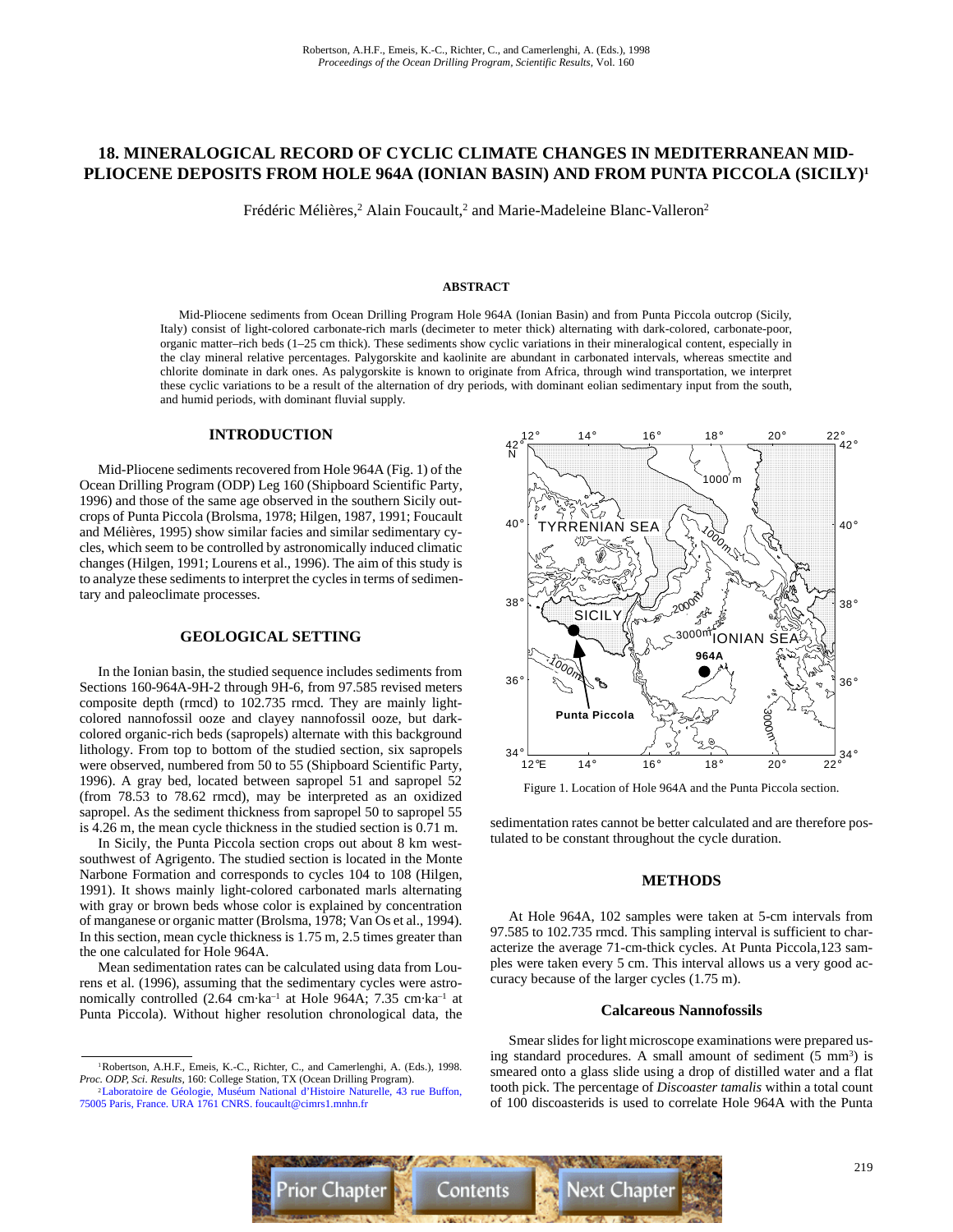Piccola section, as it is considered as a good biostratigraphic marker in the Mediterranean (Rio et al., 1990; Channel et al., 1992; Sprovieri et al., 1994).

## **Mineralogy**

Carbonate content was evaluated by manocalcimetry. Quantitative measurements were performed by X-ray diffractometry on a Siemens diffractometer using copper Ni-filtered radiation. The use of a high-speed rotating sample holder (Mélières, 1973) and the systematic duplication of measurements allow a relative accuracy ranging from 2% to 5%. Dolomite, quartz, feldspars, pyrite, and goethite contents were determined on powdered samples, using SiC as internal standard and calibrated curves that take into account the lattice crystallinity. Calcite content is calculated using the relation

% calcite = % carbonate  $- (1.085\% \text{ dolomite}).$ 

Clay mineral relative abundances were measured on carbonate-free oriented preparations, using the weighted area of the characteristic diffraction peaks with appropriate quantitative factors. The palygorskite (110) peak area was measured on the glycolated trace after deconvolution of the illite (001)-palygorskite (110) doublet. The chlorite/kaolinite ratio was measured using the chlorite (004)-kaolinite (002) doublet, the abundance of the sum of the two minerals being measured on the unresolved chlorite (002)-kaolinite (001) peak.

#### **STRATIGRAPHICAL CORRELATIONS**

The studied sections can be accurately correlated using nannofossil data (Fig. 2). Three bioevents were used, all related to *D. tamalis* (Driever, 1988; Rio et al., 1990; Sprovieri et al., 1994).

1. **Last common occurrence (LCO) of** *D. tamalis.* The LCO of *D. tamalis* was first determined at Sample 160-964A-9H-2, 80 cm (97.08 rmcd), 1.12 m above sapropel 50 (Shipboard Scientific Party, 1996, p. 102, Table 4). Nevertheless, Di Stefano (pers. comm., 1996), locates this LCO between Sample 160-964E-6H-2, 49−51 cm (98.35−98.37 rmcd), 15 cm below the base of the sapropel 50, and Sample 160-964C-9H-6, 65−67 cm (98.09−98.11 rmcd), 11 cm above this base. Our observations (Fig. 2) lead us to locate this LCO in sapropel 50, at 98.185 rmcd. Consequently, the LCO of *D. tamalis* is located in close proximity to the base of sapropel 50.

At Punta Piccola (Brolsma, 1978; Hilgen, 1987, 1991; Driever, 1988), the LCO of *D. tamalis* (biohorizon d9 of Driever, 1988) is located within the base of Driever's cycle number 16 (Driever, 1988), equivalent of Hilgen's cycle 111 (Hilgen, 1991). The position of this biohorizon at Punta Piccola is confirmed by subsequent studies (Sprovieri et al., 1994). We conclude that sapropel 50 of Hole 964A is equivalent to the gray layer located at the base of cycle 111 at Punta Piccola.

2. **Top of** *D. tamalis* **paracme.** In Hole 964A, the top of the *D. tamalis* paracme was observed (Di Stefano, pers. comm., 1996) in Sample 160-964E-6H-2, 127−129 cm (99.23−99.25 rmcd), 7 cm above the base of sapropel 51. We observed it in this sapropel at 99.285 rmcd (Fig. 2).

In the Punta Piccola section, the top of *D. tamalis* corresponds (Di Stefano, pers. comm., 1996) to Driever's biohorizon d8, just above the sapropel base of the cycle 15 (Driever, 1988), equivalent to Hilgen's cycle 110. We can then conclude that the sapropel 51 in the Hole 964A is equivalent to the base of cycle 110 at Punta Piccola.

3. **Bottom of** *D. tamalis* **paracme.** In Hole 964A, we observed the bottom of *D. tamalis* paracme at 101.685 rmcd, in sapropel 54 (Fig. 2).



Figure 2. Abundance of *D. tamalis* in the Punta Piccola section and in Hole 964A.

In the Punta Piccola section, this biomarker corresponds (Di Stefano, pers. comm., 1996) to Driever's biohorizon d7, just below the sapropel base of cycle 11 (Driever, 1988), equivalent to Hilgen's cycle 106. Our observations confirm this stratigraphic position (Fig. 2). Therefore, sapropel 54 in Hole 964A appears to be equivalent to the base of cycle 106 at Punta Piccola.

These observations lead us to propose the equivalencies between Hole 964A and the Punta Piccola section that are shown in Table 1.

#### **MINERALOGY**

#### **Hole 964A**

Carbonate content (Fig. 3; Table 2) shows large cyclic variation (from 0% to 78.7%, mean  $= 62.0\%$ ) that is strongly correlated to the reflectance of the sediment: the lighter the sediment, the more carbonated. At 100.035 rmcd, there is a marked depletion in carbonate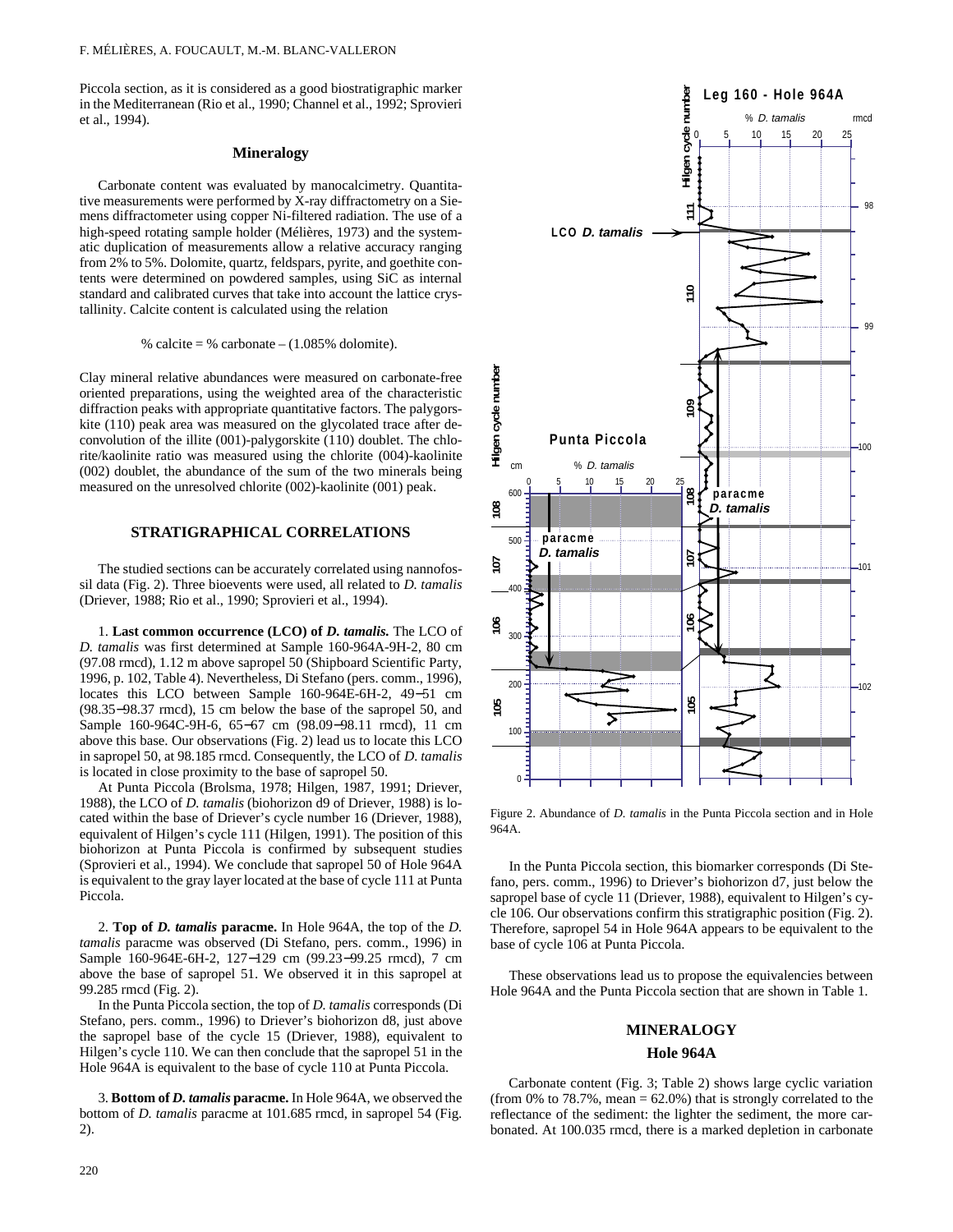percent (59.2%) that corresponds to a gray zone, but not to a sapropel. This depletion and the variation in the other mineral components led us to infer that this gray zone occurs in the place taken by sapropels in other cycles of the core.

Clay minerals can be classified into three groups, according to their abundance variations.

- 1. Palygorskite and kaolinite. The abundance of palygorskite ranges from 5.8% to 28.1% of the total of the clay minerals (mean =  $20.5\%$ ). For kaolinite, these quantities are 8.7%, 20.6%, and 16.4%, respectively. The abundances are, on the whole, positively correlated to those of the carbonates.
- 2. Smectite and chlorite. The abundance of smectite ranges from 13.9% to  $28.9\%$  (mean = 19.3%). For chlorite, these quantities are 1.6%, 8.5%, and 4.1%, respectively. The two minerals show abundance variations opposite to that of palygorskite and kaolinite.
- 3. Illite and mixed-layer clay minerals. The abundance of illite ranges from 17.5% to 37.0% (mean = 24.9%). For mixed-layer clay minerals, these quantities are 11.1%, 17.8%, and 14.8%, respectively. Abundance variations of the two minerals do not

**Table 1. Stratigraphical equivalences between Hole 964A and the Punta Piccola section.**

| Hole 964A sapropels | Punta Piccola cycles |
|---------------------|----------------------|
| 50                  | 111                  |
| 51                  | 110                  |
| Gray zone           | 109                  |
| 52                  | 108                  |
| 53                  | 107                  |
| 54                  | 106                  |
| 55                  | 105                  |

Note: Punta Piccola cycles are from Hilgen (1991).

show cyclicity, and illite abundance shows a weak upwards increase.

Quartz is not very abundant (6.6%–18.9% of the HCl insoluble fraction, mean = 13.0%). The abundance variation shows cycles correlated to those of palygorskite and kaolinite. Feldspars are present  $(1.1\% - 4.6\% )$  of the HCl insoluble fraction, mean = 2.9%, for the plagioclase;  $1.0\% - 5.3\%$ , mean = 2.9%, for the K-feldspar). Their abundance variations also show cycles that are positively correlated to those of palygorskite and kaolinite.

#### *Punta Piccola Section*

The sediments of the Punta Piccola section show variations in their mineralogical assemblage (De Visser et al., 1989; Foucault and Mélières, 1995) similar to those observed in Hole 964A (Fig. 4; Table 3). However, some differences can be seen.

The carbonate content shows cyclic variations; abundance minima occur in the gray beds. These variations  $(28.0\% - 62.0\%$ , mean = 48.6%) are weaker than in Hole 964A. The abundance variations of palygorskite  $(1.2\% - 13.7\%$ , mean = 7.0%) and kaolinite  $(8.3\% -$ 18.9%, mean = 13.6%) in this section are positively correlated to that of carbonate, as in Hole 964A. Smectite  $(14.9\% - 34.3\%$ , mean = 25.0%) and chlorite  $(3.6\% -11.8\% , \text{mean} = 6.74\%)$  abundance variations are negatively correlated to that of carbonate. Illite abundance variation, not cyclic in Hole 964A, shows a cyclic pattern similar to those of smectite and chlorite. K-feldspar, dolomite, and quartz abundances vary in the same way as kaolinite and palygorskite. Mixedlayer clay mineral abundances do not show cycles, but rather an increase towards the top of the section.

In conclusion, mineral abundance variations are very similar in Hole 964A and in the Punta Piccola section. In both sites, palygorskite and kaolinite abundance variations are positively correlated to carbonate content, whereas smectite and chlorite abundances vary in



Figure 3. Lithology and mineral content of the sediment portion studied from Hole 964A. In lithology column, blank = nannofossil ooze; black = sapropels; gray = gray layer.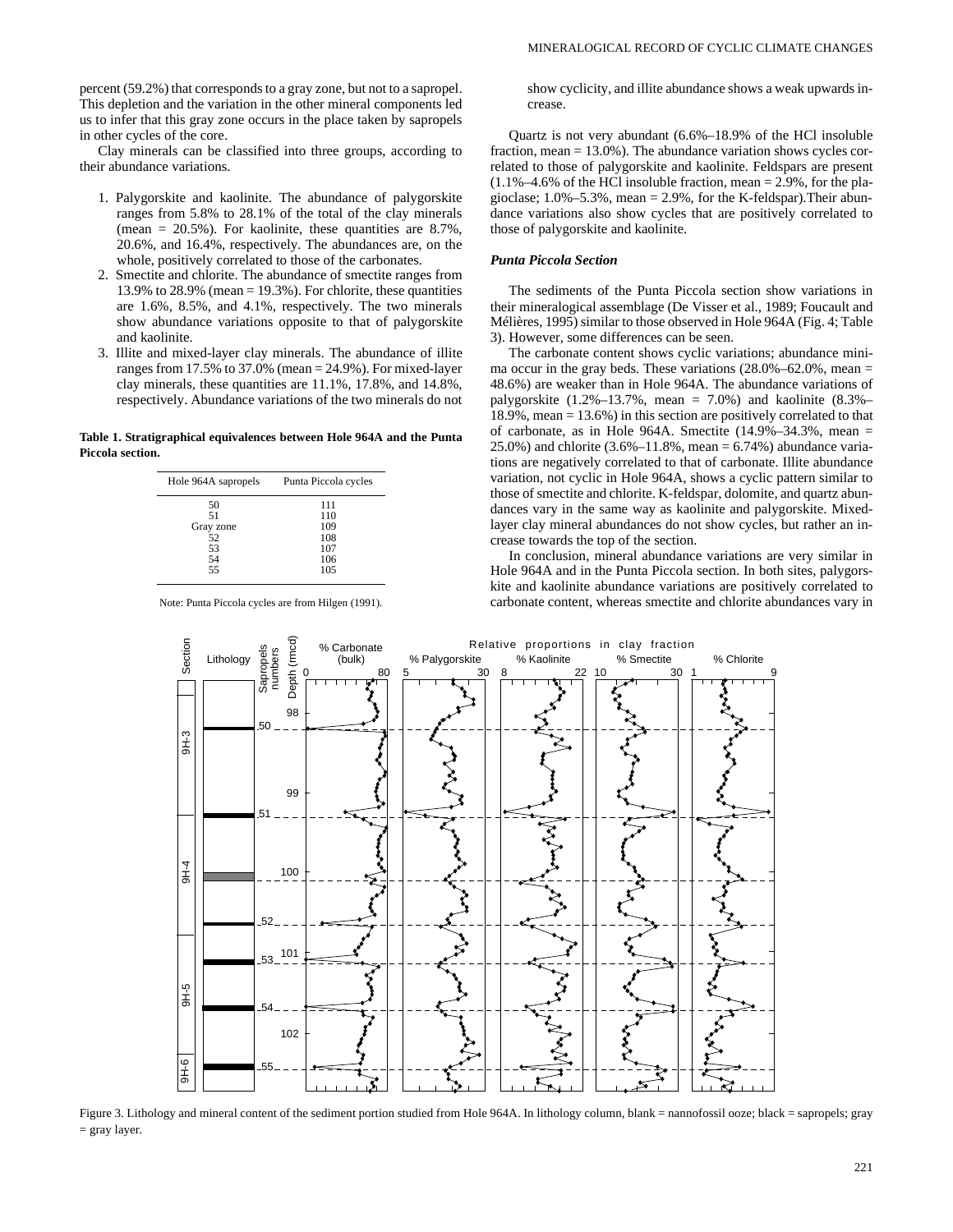| Core, section,                               | Depth              | Carbonates       |                  |                                                             | Percentage in clay fraction |                |              |                                             |              |                                        | Percentage in carbonate-free fraction         |            |              |
|----------------------------------------------|--------------------|------------------|------------------|-------------------------------------------------------------|-----------------------------|----------------|--------------|---------------------------------------------|--------------|----------------------------------------|-----------------------------------------------|------------|--------------|
| interval (cm)                                | (rmcd)             | $(%$ (% in bulk) |                  | Illite Mixed-layer Smectite Chlorite Kaolinite Palygorskite |                             |                |              |                                             |              |                                        | Quartz Plagioclase K-Feldspar Pyrite Goethite |            |              |
|                                              |                    |                  |                  |                                                             |                             |                |              |                                             |              |                                        |                                               |            |              |
| 160-964A-<br>9H-2,130-131                    | 97.585             | 65.7             | 27.8             | 11.8                                                        | 18.7                        | 4.3            | 17.1         | 20.4                                        | 12.5         |                                        | 4.7                                           |            |              |
| 9H-2,135-136                                 | 97.635             | 62.6             | 25.6             | 15.6                                                        | 17.2                        | 4.0            | 17.4         | 20.3                                        | 15.0         | $3.2$<br>$3.6$                         | 4.2                                           |            |              |
| 9H-2,140-141                                 | 97.685             | 60.7             | 25.7             | 14.4                                                        | 14.6                        | 4.2            | 18.1         | $\begin{array}{c} 23.0 \\ 23.8 \end{array}$ | 14.3         | $\frac{3.5}{3.8}$                      | 3.8                                           |            |              |
| 9H-2,145-146<br>9H-3,0-1                     | 97.735<br>97.785   | 64.7<br>64.5     | 25.6<br>26.6     | 13.6<br>11.9                                                | 14.0<br>15.7                | 4.3<br>3.8     | 18.8<br>18.0 | 23.9                                        | 13.9<br>13.9 | 3.3                                    | 3.6<br>3.6                                    |            |              |
| 9H-3,5-6                                     | 97.835             | 62.1             | 25.2             | 11.8                                                        | 14.5                        | 4.3            | 17.8         | 26.4                                        | 14.0         |                                        |                                               |            |              |
| 9H-3,10-11                                   | 97.885             | 67.8             | 25.6             | 11.7                                                        | 15.6                        | 4.1            | 16.6         | 26.5                                        | 13.0         | $\frac{3.8}{2.7}$                      | $3.9$<br>$2.7$                                |            |              |
| 9H-3,15-16<br>9H-3,20-21                     | 97.935<br>97.985   | 68.8<br>70.9     | 27.3<br>27.7     | 13.9<br>13.2                                                | 15.5<br>17.6                | 4.6<br>4.0     | 17.0<br>15.6 | 21.8<br>22.0                                | 12.0<br>11.0 | 2.4                                    | 3.0<br>2.4                                    |            |              |
| 9H-3,25-26                                   | 98.035             | 69.5             | 27.1             | 15.6                                                        | 19.1                        | 5.0            | 13.9         | 19.2                                        | 10.8         | $3.3$<br>$2.3$                         | 1.9                                           |            |              |
| 9H-3,30-31                                   | 98.085             | 67.0             | 29.7             | 14.6                                                        | 17.3                        | 5.8            | 15.4         | 17.1                                        | 10.1         | 2.4                                    | 2.2                                           |            |              |
| 9H-3,35-36<br>9H-3,40-41                     | 98.135<br>98.185   | 57.0<br>2.2      | 30.7<br>27.7     | 13.0<br>15.0                                                | 19.1<br>21.2                | 5.3<br>6.3     | 15.8<br>14.4 | 16.2<br>15.4                                | 6.6<br>7.3   | $\frac{1.2}{1.3}$                      | 1.4<br>1.1                                    |            | 13.5<br>19.5 |
| 9H-3,46-47                                   | 98.245             | 77.4             | 26.2             | 17.5                                                        | 21.7                        | 5.8            | 14.0         | 14.9                                        | 11.8         | 2.7                                    | 2.2                                           | 2.0        |              |
| 9H-3,50-51                                   | 98.285             | 78.3             | 29.6             | 15.0                                                        | 19.4                        | 5.3            | 16.5         | 14.3                                        | 12.2         | 3.0                                    | 1.9                                           | 1.7        |              |
| 9H-3,55-56<br>9H-3,60-61                     | 98.335<br>98.385   | 75.6<br>74.8     | 32.8<br>30.0     | 12.8<br>13.9                                                | 17.6<br>17.5                | 4.8<br>4.8     | 18.4<br>17.3 | 13.6<br>16.5                                | 12.1<br>13.8 | 3.1<br>3.2                             | 3.0<br>3.1                                    | 2.6        |              |
| 9H-3,65-66                                   | 98.435             | 72.6             | 25.0             | 15.0                                                        | 16.2                        | 4.2            | 19.7         | 19.8                                        | 13.0         | 3.0                                    | 2.6                                           |            |              |
| 9H-3,72-73                                   | 98.505             | 73.7             | 25.7             | 17.1                                                        | 17.1                        | 4.6            | 15.3         | 20.2                                        | 13.9         | 2.9                                    | 2.7                                           |            |              |
| 9H-3,75-76<br>9H-3,80-81                     | 98.535<br>98.585   | 72.7<br>70.1     | 25.8<br>24.2     | 14.3<br>15.0                                                | 19.5<br>20.1                | 4.4<br>5.1     | 15.1<br>15.1 | 20.9<br>20.6                                | 14.0<br>13.3 | $3.\overline{5}$                       | 2.9                                           |            |              |
| 9H-3,85-86                                   | 98.635             | 72.9             | 29.3             | 13.8                                                        | 19.0                        | 5.2            | 15.0         | 17.8                                        | 10.8         | $\frac{3.2}{2.6}$                      | $^{2.9}_{2.1}$                                |            |              |
| 9H-3,95-96                                   | 98.735             | 77.8             | 25.8             | 14.0                                                        | 18.7                        | 4.4            | 16.9         | 20.3                                        | 11.6         | 2.4                                    | $\frac{2.3}{2.7}$                             |            |              |
| 9H-3,100-101<br>9H-3,105-106                 | 98.785<br>98.835   | 77.4<br>73.0     | 27.6<br>26.0     | 14.0<br>14.0                                                | 18.4<br>18.2                | 4.1<br>4.3     | 16.8<br>16.8 | 19.1<br>20.9                                | 11.8<br>14.2 | 2.6<br>2.9                             | 2.0                                           |            |              |
| 9H-3,110-111                                 | 98.885             | 70.9             | 27.5             | 14.9                                                        | 18.8                        | 4.1            | 16.8         | 17.9                                        | 15.4         |                                        | 3.4                                           |            |              |
| 9H-3,114-115                                 | 98.935             | 69.8             | 29.8             | 15.0                                                        | 17.3                        | $3.8$<br>$3.5$ | 16.8         | 17.3                                        | 13.5         | $3.6$<br>$3.2$<br>$3.0$                | $3.9$<br>$3.2$                                |            |              |
| 9H-3,120-121                                 | 98.985<br>99.035   | 68.8             | 31.1             | 13.4<br>14.8                                                | 15.5                        | 3.9            | 17.4         | 19.1<br>22.9                                | 11.4<br>13.4 | 3.2                                    | 2.8                                           |            |              |
| 9H-3,125-126<br>9H-3,130-131                 | 99.085             | 69.6<br>71.1     | 26.7<br>25.0     | 15.3                                                        | 15.3<br>17.1                | 3.5            | 16.4<br>16.6 | 22.5                                        | 12.1         | 3.0                                    | 2.6                                           |            |              |
| 9H-3,135-136                                 | 99.135             | 75.9             | 24.0             | 16.0                                                        | 17.6                        | 4.1            | 15.3         | 23.0                                        | 13.2         | 2.4                                    | 2.0                                           |            |              |
| 9H-3,140-141<br>9H-3,145-146                 | 99.185<br>99.235   | 71.6<br>38.4     | 25.9<br>37.0     | 15.3<br>11.1                                                | 21.4<br>28.9                | 5.0<br>8.5     | 12.7<br>8.7  | 19.6<br>5.8                                 | 12.1<br>13.5 | 2.5                                    | 1.7<br>1.7                                    |            |              |
| 9H-4,0-1                                     | 99.285             | 48.3             | 27.5             | 16.4                                                        | 26.0                        | 5.1            | 13.4         | 11.7                                        | 8.9          | $\frac{3.9}{1.7}$                      | 1.0                                           | 3.3        |              |
| 9H-4,5-6                                     | 99.335             | 56.1             | 25.6             | 15.8                                                        | 18.0                        | 1.6            | 18.8         | 20.2                                        | 9.2          | 1.7                                    | $2.2$<br>5.3<br>2.1                           | $0.8\,$    |              |
| 9H-4,10-11<br>9H-4,15-16                     | 99.385<br>99.435   | 64.4<br>78.7     | 32.9<br>25.2     | 15.4<br>14.5                                                | 16.8<br>21.5                | 2.7<br>4.8     | 14.5<br>17.1 | 17.6<br>16.8                                | 16.0<br>13.1 | $\frac{4.9}{3.2}$                      |                                               | 1.5        |              |
| 9H-4,20-21                                   | 99.485             | 76.9             | 24.0             | 15.0                                                        | 20.4                        | 4.4            | 16.1         | 20.2                                        | 14.3         |                                        |                                               |            |              |
| 9H-4,25-26                                   | 99.535             | 73.3             | 23.9             | 15.4                                                        | 18.7                        | 4.1            | 16.9         | 21.0                                        | 13.5         | $3.2$<br>$3.3$<br>$3.8$                | $\frac{3.6}{3.3}$<br>$3.4$                    |            |              |
| 9H-4,30-31<br>9H-4,35-36                     | 99.585<br>99.635   | 71.8<br>71.2     | 25.4<br>27.2     | 16.7<br>15.0                                                | 17.2<br>16.6                | 3.7<br>3.7     | 15.3<br>16.1 | 21.7<br>21.4                                | 14.2<br>14.5 | 3.9                                    | 4.0                                           |            |              |
| 9H-4,40-41                                   | 99.685             | 70.2             | 28.4             | 12.8                                                        | 16.3                        | 3.6            | 18.2         | 20.8                                        | 14.0         | 3.4                                    | 4.6                                           |            |              |
| 9H-4,45-46                                   | 99.735             | 71.6             | 26.7             | 14.8                                                        | 16.4                        | 3.6            | 16.7         | 21.8                                        | 15.5         | 3.7                                    | 3.7                                           |            |              |
| 9H-4,50-51<br>9H-4,55-56                     | 99.785<br>99.835   | 70.9<br>74.3     | 27.8<br>27.8     | 14.1<br>13.1                                                | 16.7<br>16.4                | 3.3<br>3.6     | 16.9<br>17.0 | 21.2                                        | 14.1<br>13.5 | $\frac{3.5}{3.3}$<br>$\frac{3.1}{3.1}$ | 3.4<br>3.2                                    |            |              |
| 9H-4,60-61                                   | 99.885             | 71.9             | 22.6             | 15.0                                                        | 17.7                        | 4.1            | 16.8         | $\frac{22.1}{23.8}$                         | 12.7         |                                        | 3.0                                           |            |              |
| 9H-4,65-66                                   | 99.935             | 74.8             | 22.4             | 14.1                                                        | 19.2                        | 4.6            | 17.6         | 22.1                                        | 12.5         | 3.2                                    | $\frac{2.6}{2.7}$                             |            |              |
| 9H-4,70-71<br>9H-4,75-76                     | 99.985<br>100.035  | 77.1<br>59.2     | 24.2<br>23.8     | 14.8<br>16.0                                                | 19.5<br>20.5                | 4.6<br>5.5     | 16.0<br>15.0 | 20.9<br>19.2                                | 13.1<br>10.8 | 3.1<br>2.4                             | $\frac{1}{2.2}$                               |            |              |
| 9H-4,80-81                                   | 100.085            | 67.7             | 26.4             | 15.4                                                        | 21.3                        | 5.9            | 13.2         | 17.9                                        | 11.2         | $\frac{2.2}{4.6}$                      | 1.9                                           |            |              |
| 9H-4,85-86                                   | 100.135            | 64.2             | 30.6             | 14.4                                                        | 20.0                        | 4.5            | 11.3         | 19.3                                        | 17.1         |                                        | $\frac{5.3}{2.4}$                             |            |              |
| 9H-4,90-91<br>9H-4,95-96                     | 100.185<br>100.235 | 77.3<br>75.1     | 23.4<br>22.8     | 15.0<br>15.0                                                | 21.3<br>17.9                | 4.1<br>4.3     | 15.7<br>16.7 | 20.5<br>23.4                                | 12.2<br>12.7 | 2.5<br>2.8                             | 2.6                                           |            |              |
| 9H-4,100-101                                 | 100.285            | 69.3             | 22.6             | 13.2                                                        | 17.9                        | 4.1            | 17.9         | 24.4                                        | 11.9         | 2.9                                    | $\frac{2.8}{2.2}$                             |            |              |
| 9H-4,105-106 100.335                         |                    | 64.9             | 22.6             | 16.4                                                        | 18.6                        | 3.1            | 16.4         | 22.8                                        | 11.9         | 2.5                                    |                                               |            |              |
| 9H-4,110-111 100.385<br>9H-4,115-116 100.435 |                    | 63.8             | 24.3             | 14.6                                                        | 15.7<br>15.5                | 4.0<br>4.1     | 18.2<br>18.9 | 23.2<br>24.5                                | 13.1<br>13.8 | 3.1                                    | 3.6<br>4.0                                    |            |              |
| 9H-4,120-121 100.485                         |                    | $63.5$<br>$64.7$ | $23.7$<br>$25.3$ | $\frac{13.3}{13.3}$                                         | 15.6                        | 3.8            | 17.5         | 24.6                                        | 13.3         | $3.6$<br>$3.3$                         | 3.4                                           |            |              |
| 9H-4,125-126 100.535                         |                    | 67.9             | 27.2             | 14.1                                                        | 17.0                        | 4.8            | 17.3         | 19.7                                        | 12.1         | 2.8                                    | 2.5                                           |            |              |
| 9H-4,130-131 100.585<br>9H-4,135-136 100.635 |                    | 53.2<br>16.4     | 24.6<br>27.5     | 17.6<br>12.7                                                | 22.0<br>23.6                | 4.6<br>5.5     | 12.7<br>11.5 | 18.5<br>19.2                                | 10.9<br>10.5 | 2.6<br>2.6                             | 1.8<br>1.8                                    |            |              |
| 9H-4,140-141 100.685                         |                    | 65.0             | 23.4             | 16.5                                                        | 24.4                        | 5.8            | 13.3         | 16.6                                        | 12.4         | 2.8                                    | 1.7                                           | 2.4        |              |
| 9H-5,0-1                                     | 100.785            | 60.8             | 21.4             | 15.4                                                        | 20.7                        | 2.8            | 17.1         | 22.6                                        | 14.3         | 3.0                                    | 3.3                                           |            |              |
| 9H-5,5-6<br>9H-5,10-11                       | 100.835<br>100.885 | 56.9<br>54.9     | 21.4<br>21.5     | 15.9<br>13.0                                                | 18.0<br>17.1                | 3.0<br>3.3     | 18.4<br>20.6 | 23.4<br>24.5                                | 13.3<br>15.4 | 2.7<br>3.2                             | 2.9<br>3.3                                    |            |              |
| 9H-5,15-16                                   | 100.935            | 52.2             | 21.4             | 15.8                                                        | 18.5                        | 3.1            | 19.9         | 21.3                                        | 16.4         | 3.6                                    | 4.2                                           |            |              |
| 9H-5,20-21                                   | 100.985            | 47.7             | 21.7             | 14.2                                                        | 18.1                        | 3.4            | 19.4         | 23.1                                        | 14.8         | 3.1                                    | 3.6                                           |            |              |
| 9H-5,25-26<br>9H-5,30-31                     | 101.035<br>101.085 | 49.6<br>0.2      | 23.4<br>19.9     | 14.0<br>17.8                                                | 19.0<br>26.5                | 3.2<br>4.1     | 19.3<br>13.8 | 21.1<br>17.9                                | 14.1<br>10.3 | 3.1<br>1.8                             | 3.1<br>1.4                                    |            |              |
| 9H-5,35-36                                   | 101.135            | 55.8             | 21.0             | 15.9                                                        | 28.0                        | 6.0            | 12.7         | 16.4                                        | 13.8         | 3.3                                    | 1.9                                           | 2.9        |              |
| 9H-5,40-41                                   | 101.185            | 71.2             | 22.0<br>24.7     | 15.5                                                        | 28.3<br>20.0                | 3.7            | 14.5         | 16.1                                        | 13.1         | 2.4<br>3.9                             | 2.4                                           | 1.8<br>2.7 |              |
| 9H-5,45-46<br>9H-5,50-51                     | 101.235<br>101.285 | 65.5<br>59.8     | 22.6             | 16.2<br>14.9                                                | 19.2                        | 3.5<br>3.3     | 16.9<br>19.3 | 18.6<br>20.7                                | 15.5<br>13.4 | 3.2                                    | 4.3<br>3.1                                    | 3.7        |              |
| 9H-5,55-56                                   | 101.335            | 64.0             | 22.7             | 15.5                                                        | 19.1                        | 3.1            | 18.5         | 21.1                                        | 16.6         | 3.6                                    | 4.5                                           | 3.1        |              |
| 9H-5,60-61                                   | 101.385            | 60.9<br>64.0     | 21.2<br>23.9     | 18.1<br>15.1                                                | 18.1<br>16.9                | 2.7<br>3.2     | 17.7<br>18.9 | 22.2<br>22.0                                | 15.2<br>14.8 | 3.0<br>3.3                             | 3.3<br>3.7                                    | 1.3<br>1.3 |              |
| 9H-5,65-66<br>9H-5,70-71                     | 101.435<br>101.485 | 64.9             | 25.6             | 13.3                                                        | 17.5                        | 2.6            | 18.8         | 22.3                                        | 14.2         | 2.9                                    | 3.2                                           | 3.1        |              |
| 9H-5,75-76                                   | 101.535            | 65.0             | 21.4             | 15.8                                                        | 18.4                        | 2.8            | 17.4         | 24.2                                        | 12.7         | 2.9                                    | 3.3                                           | 5.0        |              |
| 9H-5,80-81<br>9H-5,85-86                     | 101.585<br>101.635 | 63.5             | 22.3<br>22.8     | 13.6<br>15.2                                                | 19.9<br>23.8                | 4.5<br>6.0     | 17.9<br>16.1 | 21.9<br>16.2                                | 13.0<br>11.7 | 3.2<br>2.3                             | 1.7<br>1.1                                    | 2.0        |              |
| 9H-5,90-91                                   | 101.685            | 55.4<br>0.0      | 23.4             | 13.2                                                        | 28.7                        | 6.9            | 12.3         | 15.5                                        | 9.7          | 1.1                                    | 0.7                                           | 5.0        |              |
| 9H-5,95-96                                   | 101.735            | 55.7             | 21.9             | 14.5                                                        | 28.5                        | 4.8            | 13.6         | 16.8                                        | 10.8         | 1.7                                    | 1.0                                           | 3.7        |              |
| 9H-5,100-101 101.785<br>9H-5,103-104 101.815 |                    | 56.8<br>66.1     | 27.9<br>21.6     | 15.3<br>14.8                                                | 19.9<br>20.9                | 4.9<br>3.8     | 14.0<br>16.2 | 18.0<br>22.7                                | 16.4<br>13.5 | 3.8<br>2.4                             | 3.4<br>2.5                                    | 8.6<br>3.2 |              |
| 9H-5,110-111 101.885                         |                    | 63.3             | 22.6             | 15.8                                                        | 19.9                        | 3.3            | 15.8         | 22.6                                        | 15.4         | 2.8                                    | 3.6                                           | 1.8        |              |
| 9H-5,115-116 101.935                         |                    | 58.5             | 21.1             | 16.4                                                        | 17.4                        | 4.0            | 18.0         | 23.1                                        | 15.8         | 3.0                                    | 3.6                                           | 0.6        |              |
| 9H-5,120-121 101.985                         |                    | 58.6             | 23.0             | 17.2                                                        | 16.7                        | 3.3            | 16.2         | 23.6                                        | 13.4         | 2.6                                    | 2.9                                           |            |              |

|  |  | Table 2. X-ray mineralogy data, Hole 964A. |
|--|--|--------------------------------------------|
|--|--|--------------------------------------------|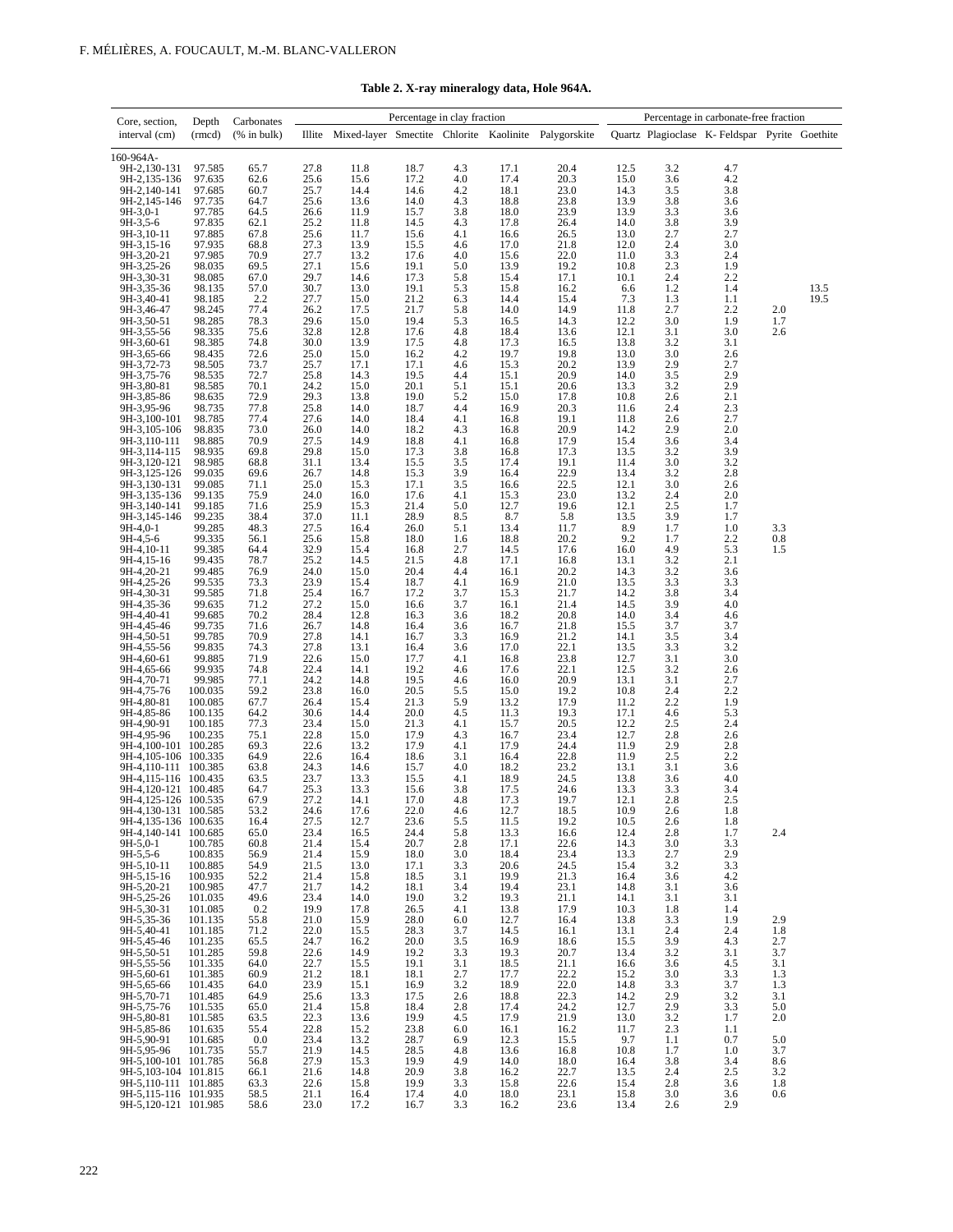|  | Table 2 (continued). |  |
|--|----------------------|--|
|--|----------------------|--|

| Core, section.       | Depth   | Carbonates  | Percentage in clay fraction |                               |      |     |           |              |      | Percentage in carbonate-free fraction |            |     |                 |  |
|----------------------|---------|-------------|-----------------------------|-------------------------------|------|-----|-----------|--------------|------|---------------------------------------|------------|-----|-----------------|--|
| interval (cm)        | (rmcd)  | (% in bulk) | Illite                      | Mixed-layer Smectite Chlorite |      |     | Kaolinite | Palygorskite |      | <b>Ouartz</b> Plagioclase             | K-Feldspar |     | Pyrite Goethite |  |
| 9H-5.125-126 102.035 |         | 57.8        | 21.2                        | 14.6                          | 17.9 | 2.9 | 19.7      | 23.7         | 16.7 | 3.8                                   | 4.0        |     |                 |  |
| 9H-5.130-131 102.085 |         | 54.9        | 22.4                        | 15.3                          | 16.7 | 2.4 | 18.3      | 24.9         | 16.3 | 3.1                                   | 4.3        |     |                 |  |
| 9H-5.135-136 102.135 |         | 53.7        | 21.6                        | 14.0                          | 17.3 | 3.0 | 17.7      | 26.5         | 14.0 | 3.2                                   | 3.6        |     |                 |  |
| 9H-5.138-139 102.165 |         | 52.3        | 21.6                        | 16.5                          | 16.7 | 2.7 | 18.2      | 24.3         | 15.3 | 3.7                                   | 4.0        |     |                 |  |
| 9H-5.145-146         | 102.235 | 50.5        | 21.1                        | 17.2                          | 18.2 | 3.8 | 16.7      | 22.9         | 11.6 | 2.6                                   | 2.4        |     |                 |  |
| $9H-6.0-1$           | 102.285 | 56.6        | 17.5                        | 16.4                          | 16.6 | 2.4 | 19.1      | 28.1         | 9.0  | 1.8                                   | 2.3        |     |                 |  |
| $9H-6.5-6$           | 102.335 | 55.5        | 22.8                        | 15.8                          | 16.7 | 2.5 | 17.2      | 25.0         | 12.2 | 2.9                                   | 3.6        |     |                 |  |
| 9H-6.10-11           | 102.385 | 53.7        | 21.7                        | 13.8                          | 19.7 | 2.3 | 19.9      | 22.6         | 10.6 | 2.4                                   | 3.1        | 2.8 |                 |  |
| 9H-6.15-16           | 102.435 | 8.1         | 21.0                        | 17.6                          | 24.7 | 5.6 | 11.5      | 19.6         | 12.5 | 2.3                                   | 1.7        | 3.4 |                 |  |
| 9H-6.20-21           | 102.485 | 52.7        | 20.5                        | 14.1                          | 26.7 | 2.5 | 18.3      | 18.0         | 7.5  | 1.5                                   | 1.6        | 2.7 |                 |  |
| 9H-6.25-26           | 102.535 | 52.6        | 19.0                        | 17.0                          | 24.9 | 2.2 | 18.2      | 18.8         | 7.6  | 1.5                                   | 2.0        | 1.0 |                 |  |
| 9H-6.30-31           | 102.585 | 70.1        | 22.0                        | 14.9                          | 26.0 | 3.8 | 14.3      | 18.9         | 10.9 | 2.7                                   | 2.6        | 4.3 |                 |  |
| 9H-6.35-36           | 102.635 | 65.1        | 24.0                        | 15.2                          | 20.6 | 4.9 | 14.3      | 21.1         | 18.9 | 4.5                                   | 4.5        | 0.5 |                 |  |
| 9H-6.40-41           | 102.685 | 67.1        | 20.4                        | 14.6                          | 22.1 | 4.1 | 16.5      | 22.3         | 14.6 | 3.3                                   | 3.2        |     |                 |  |
| 9H-6.45-46           | 102.735 | 63.1        | 22.3                        | 17.2                          | 17.0 | 4.6 | 17.9      | 21.0         | 14.7 | 3.5                                   | 3.3        |     |                 |  |

Notes: rmcd = revised meter composite depth. Carbonates (percentage in bulk) from manocalcimetry.



Figure 4. Lithology and mineralogical content of cycles 104 to 108 (Hilgen, 1991) at Punta Piccola. In lithology column, blank = carbonate-rich marls; gray = gray layers.

opposite ways. These similarities suggest that the same sedimentation processes acted at the two sites. However, palygorskite and kaolinite are much more abundant at Hole 964A than in Sicily, which may correspond to different contributions from sources areas

# **INTERPRETATION**

One of the more characteristic minerals, among the ones analyzed, is palygorskite, because the only significant source area for this mineral, in this part of the central Mediterranean, is Africa. On this continent, Paleogene sediments are known to be palygorskite rich. This mineral is commonly found in Senegal, Ivory Coast, Dahomey, Sudan, Morocco (Millot, 1963), Algeria, and Tunisia, as well as in the southern Saharan Atlas (Chamley, 1971; Sassi, 1974; Coudé-Gaussen, 1991). Actually, along the Algerian-Tunisian coast, North Africa yields palygorskite to marine sediments that show a decreasing abundance gradient of this mineral seaward (Blanc-Vernet et al., 1975; Burollet et al., 1979). However, sea transportation of palygorskite from Africa to Site 964 or to the Sicilian coast does not seem possible because of the strong surface current flowing through the Siculo-Tunisian strait from north–west to south–east, acting as a hydrodynamic barrier. A wind transportation process, attested to by many direct observations (Coudé-Gaussen, 1991; Bergametti et al., 1989), seems to be the only explanation available. In the Western Mediterranean area, some Quaternary continental formations con-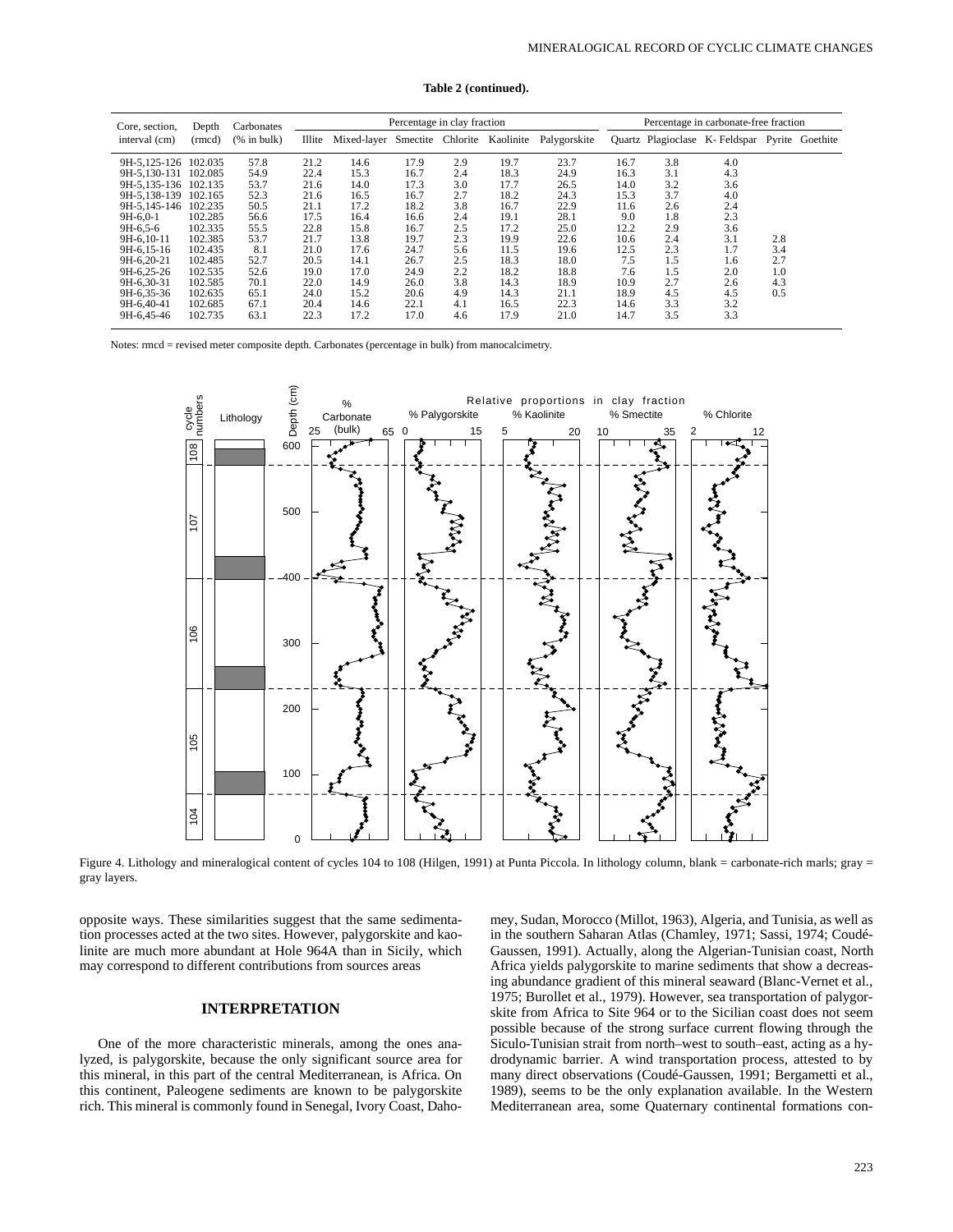|  | Table 3. X-ray mineralogy data, Punta Piccola section. |
|--|--------------------------------------------------------|
|--|--------------------------------------------------------|

| Depth                                                           | Percentage in bulk          |              |              |                            |                             | Percentage in clay fraction |              |                   | Percentage in carbonate-free fraction |                                                     |                              |                          |
|-----------------------------------------------------------------|-----------------------------|--------------|--------------|----------------------------|-----------------------------|-----------------------------|--------------|-------------------|---------------------------------------|-----------------------------------------------------|------------------------------|--------------------------|
| (cm)                                                            | Carbonates Calcite Dolomite |              |              | Illite                     | Mixed-layer Smectite        |                             | Chlorite     |                   | Kaolinite Palygorskite                | Quartz                                              | K-Feldspar                   | Plagioclase              |
| 2.5                                                             | 46.0                        | 43.5         | 2.27         | 29.1                       | 14.8                        | 24.9                        | 7.1          | 15.4              | 8.7                                   | 13.6                                                | 2.2                          | 2.8                      |
| 7.5<br>12.5                                                     | 47.5<br>48.5                | 44.8<br>46.4 | 2.57<br>2.02 | 29.7<br>30.0               | 13.4<br>16.5                | 24.9<br>23.1                | 7.3<br>7.4   | 17.3<br>14.8      | 7.4                                   | 12.0<br>13.7                                        | 2.1<br>2.2                   | $2.8\,$<br>3.0           |
| 17.5                                                            | 49.0                        | 47.1         | 1.92         | 26.7                       | 16.0                        | 28.3                        | 6.6          | 14.2              | $8.2$<br>$8.2$                        | 12.0                                                | 1.9                          | 2.6                      |
| 22.5                                                            | 51.0                        | 48.7         | 2.23         | 28.6                       | 16.9                        | 27.2                        | 6.5          | 14.7              | 6.1                                   | 14.0                                                | 2.3                          | 3.2                      |
| 27.5<br>32.5                                                    | 51.0<br>53.5                | 48.6<br>51.7 | 2.31<br>1.23 | 30.1<br>29.4               | 14.8<br>16.0                | 26.6<br>24.4                | 7.2<br>6.9   | 14.3<br>15.9      | 7.0<br>7.4                            | 14.3<br>12.7                                        | 2.5<br>2.0                   | $\frac{3.0}{2.6}$<br>3.0 |
| 37.5                                                            | 53.0                        | 51.3         | 1.88         | 30.3                       | 16.3                        | 25.7                        | 6.7          | 15.2              | 5.8                                   | 13.6                                                | 1.7                          |                          |
| 42.5<br>47.5                                                    | 52.5<br>52.5                | 50.8<br>50.9 | 1.75<br>1.60 | 29.3<br>28.9               | 14.6<br>14.6                | 27.6<br>29.2                | 6.9<br>7.9   | 16.4<br>15.4      | $5.2$<br>4.0                          | 13.9<br>13.3                                        | 1.7<br>1.9                   | 2.7<br>3.0               |
| 52.5                                                            | 52.5                        | 50.3         | 2.16         | 27.0                       | 15.8                        | 30.8                        | 7.4          | 15.4              | 3.6                                   | 13.6                                                | 1.5                          | 2.6                      |
| 57.5<br>62.5                                                    | 52.5<br>52.0                | 51.2         | 1.32         | 25.0<br>27.9               | 16.9<br>19.3                | 29.7<br>30.5                | 9.6<br>8.1   | 13.2<br>11.8      | 5.6<br>2.4                            | 14.4<br>13.7                                        | 1.5<br>1.4                   | $\frac{2.8}{2.7}$        |
| 67.5                                                            | 53.0                        | 51.1<br>51.7 | 1.13<br>1.28 | 26.5                       | 18.4                        | 31.6                        | 9.3          | 12.1              | 2.1                                   | 12.6                                                | 1.1                          | 2.8                      |
| $72.5$<br>$77.5$                                                | 43.0                        | 41.0         | 2.02         | 28.0                       | 16.8                        | 33.3                        | 9.5          | 9.8               | 2.6                                   | 12.5                                                | 1.2                          | 2.7                      |
| 82.5                                                            | 34.0<br>35.0                | 32.2<br>33.2 | 1.85<br>1.74 | 27.7<br>28.3               | 15.5<br>15.3                | 32.8<br>31.5                | 10.1<br>10.8 | 11.0<br>10.3      | 3.0<br>3.8                            | 12.9<br>14.4                                        | 1.2<br>1.6                   | 2.3<br>2.6               |
| 87.5                                                            | 35.0                        | 33.1         | 2.02         | 27.6                       | 16.1                        | 34.3                        | 9.8          | 11.0              | 1.2                                   | 12.9                                                | 1.5                          | $2.7$<br>$2.7$           |
| 92.5<br>97.5                                                    | 39.0<br>39.0                | 37.2<br>37.3 | 1.83<br>1.83 | 26.7<br>25.4               | 16.8<br>17.9                | 33.8<br>31.1                | 10.6<br>11.4 | 10.3<br>11.9      | 1.8<br>2.2                            | 13.6<br>14.3                                        | 1.3<br>1.4                   | 3.2                      |
| 102.5                                                           | 40.0                        | 38.3         | 1.66         | 25.5                       | 19.2                        | 33.3                        | 9.1          | 10.9              | $2.0\,$                               | 11.8                                                | 1.4                          | 2.4                      |
| 107.5                                                           | 41.0                        | 39.5         | 1.50         | 26.1                       | 20.9                        | 32.6                        | 8.1          | 10.7              | 1.6                                   | 12.5                                                | 0.9                          | 2.3                      |
| 112.5<br>117.5                                                  | 44.5<br>55.0                | 42.9<br>54.0 | 1.77<br>1.08 | 26.7<br>28.6               | 16.7<br>22.2                | 33.0<br>29.1                | 8.5<br>6.7   | 10.3<br>9.4       | $4.8\,$<br>4.0                        | 12.9<br>12.4                                        | 1.1<br>1.4                   | $\overline{2.3}$         |
| 122.5                                                           | 54.0                        | 53.1         | 1.08         | 27.6                       | 20.7                        | 27.4                        | 4.6          | 11.9              | 7.8                                   | 12.4                                                | 1.4                          | $2.5$<br>$2.7$           |
| 127.5<br>132.5                                                  | 54.0<br>49.5                | 52.9<br>47.8 | 1.18<br>1.93 | 28.5<br>27.1               | 17.7<br>18.3                | 26.9<br>23.2                | 6.1<br>6.2   | 13.1<br>13.1      | 8.2<br>12.1                           | 13.1<br>13.8                                        | 1.6                          | 2.8<br>2.7               |
| 137.5                                                           | 51.0                        | 49.4         | 1.96         | 28.1                       | 18.0                        | 19.1                        | 6.3          | 16.3              | 12.2                                  | 13.2                                                | $\underset{2.1}{\text{2.2}}$ | $\frac{2.6}{2.4}$        |
| 142.5<br>147.5                                                  | 52.0<br>50.5                | 50.1<br>48.6 | 1.89<br>2.10 | 28.8<br>30.2               | 17.2                        | 18.7<br>16.3                | 6.3          | 16.1<br>16.9      | 12.9<br>12.2                          | 12.8<br>13.5                                        | 2.4                          |                          |
| 152.5                                                           | 48.0                        | 45.8         | 2.34         | 28.4                       | $\frac{19.2}{18.2}$         | 18.4                        | 5.2<br>5.5   | 16.3              | 13.2                                  | 15.0                                                | $^{2.4}_{3.3}$               | $2.9$<br>$2.8$<br>$3.1$  |
| 157.5                                                           | 49.0                        | 47.5         | 2.12         | 30.8                       | 17.2                        | 17.7                        | 5.4          | 15.6              | 13.3                                  | 14.8                                                | 3.2                          |                          |
| $162.5$<br>$167.5$                                              | 49.0<br>49.5                | 46.8<br>47.9 | 2.46<br>2.05 | 28.9<br>30.8               | 18.2<br>19.9                | 18.0<br>16.1                | 5.8<br>6.3   | 15.3<br>15.3      | 13.7<br>11.6                          | 13.9<br>14.0                                        | $\overset{2.8}{_{2.0}}$      | $\frac{3.3}{2.4}$<br>3.0 |
| 172.5                                                           | 49.0                        | 47.2         | 2.44         | 27.3                       | 19.1                        | 19.6                        | 5.3          | 16.4              | 12.3                                  | 14.8                                                | 2.4                          |                          |
| 177.5<br>182.5                                                  | 51.0<br>51.0                | 48.7<br>48.2 | 2.40<br>2.65 | 29.4<br>31.0               | 18.6<br>19.2                | 21.0<br>20.2                | 6.1<br>5.0   | 13.1<br>13.6      | 11.8<br>11.0                          | 14.2<br>12.6                                        | $^{2.7}_{2.1}$               | $^{2.0}_{2.2}$           |
| 187.5                                                           | 49.0                        | 46.6         | 2.59         | 29.2                       | 19.2                        | 21.3                        | 4.9          | 14.9              | 10.5                                  | 13.0                                                | 2.6                          | $\overline{2.7}$         |
| 192.5<br>197.5                                                  | 49.5<br>50.0                | 46.6<br>47.3 | 2.91<br>2.60 | 27.1<br>27.4               | 19.6<br>20.7                | 21.8<br>24.0                | 6.3<br>5.6   | 13.6<br>13.5      | 11.6<br>8.8                           | 12.4<br>11.9                                        | $2.\overline{3}$<br>2.2      | $^{2.2}_{2.1}$           |
| 202.5                                                           | 50.0                        | 48.5         | 2.29         | 27.5                       | 16.2                        | 22.8                        | 5.5          | 18.9              | 9.1                                   | 14.9                                                | 1.9                          | $\overline{2.2}$         |
| 207.5                                                           | 49.0                        | 47.7         | 2.07         | 28.9                       | 17.6                        | 21.3                        | 5.4          | 17.8              | $\frac{9.0}{10.9}$                    | 15.6                                                | $2.3$<br>$2.2$               | $\frac{2.8}{2.9}$<br>2.8 |
| 212.5<br>217.5                                                  | 49.0<br>50.5                | 47.5<br>48.7 | 2.43<br>1.84 | 27.7<br>23.9               | 15.3<br>17.8                | 23.3<br>25.6                | 5.7<br>5.6   | 17.1<br>16.6      | 10.5                                  | 15.6<br>16.1                                        | $2.0\,$                      |                          |
| $222.5$<br>$227.5$                                              | 51.5                        | 49.9         | 1.65         | $\substack{25.8 \\ 23.0}$  | 21.4                        | $^{22.9}_{26.7}$            | 5.7          | 14.9              | $^{9.3}_{6.9}$                        | 14.9                                                | $1.8\,$                      | $2.3$<br>$2.3$           |
| 232.5                                                           | 51.5<br>51.0                | 50.7<br>49.5 | 1.65<br>1.54 | 25.6                       | 22.3<br>21.4                | 25.4                        | 5.9<br>7.2   | 15.2<br>14.4      | 6.0                                   | 13.2<br>14.0                                        | 1.5<br>1.3                   | 2.9                      |
| 237.5                                                           | 39.5                        | 38.7         | 1.92         | 24.9                       | 16.7                        | 29.6                        | 11.8         | 13.6              | $3.4\,$                               | 14.2                                                | $1.5\,$                      | $\frac{2.6}{2.4}$        |
| 242.5<br>247.5                                                  | 37.0<br>39.0                | 35.2<br>37.2 | 1.96<br>1.92 | 22.8<br>26.1               | 20.4<br>20.8                | 31.6<br>27.1                | 9.9<br>9.8   | 11.4<br>11.9      | 3.9<br>4.3                            | 12.7<br>11.1                                        | 0.7<br>$0.8\,$               | 2.2                      |
| 252.5                                                           | 37.0                        | 35.7         | 1.99         | 26.2                       | 20.3                        | 27.6                        | 8.2          | 13.8              | 3.9                                   | 12.4                                                | 1.6                          |                          |
| 257.5                                                           | 37.0                        | 35.8         | 1.73         | 26.2                       | 21.3                        | 28.6                        | 8.1          | 10.7              | 5.1                                   | 11.4                                                | 1.2                          | $\frac{2.9}{2.8}$<br>3.0 |
| 262.5<br>267.5                                                  | 40.0<br>39.5                | 39.7<br>38.2 | 1.96<br>1.54 | 25.0<br>25.6               | 24.2                        | 26.8<br>29.8                | 7.8<br>9.3   | 12.4<br>10.8      | 3.8<br>4.0                            | 13.9<br>14.1                                        | 1.7<br>$1.2\,$               |                          |
| 272.5                                                           | 43.5                        | 42.0         | 1.67         | 24.8                       | $\frac{20.5}{22.9}$         | 30.1                        | 9.3          | 10.0              | 2.9                                   | 14.4                                                | 1.4                          | $2.5$<br>$2.8$<br>$3.2$  |
| 277.5<br>282.5                                                  | 50.0<br>56.5                | 48.7<br>55.4 | 1.45<br>1.46 | 26.1<br>25.9               | $\frac{22.1}{22.3}$         | $30.0\,$<br>26.3            | 7.9<br>6.6   | 10.3<br>13.3      | 3.6<br>5.6                            | 15.5<br>12.4                                        | 1.7<br>1.4                   | $2.1\,$                  |
| 287.5                                                           | 62.0                        | 61.2         | 1.03         | 24.3                       | 24.0                        | 24.7                        | 6.4          | 14.7              | 5.9                                   | 13.0                                                | 1.3                          | 2.3                      |
| 292.5<br>297.5                                                  | 61.0<br>60.5                | 59.9<br>58.9 | 1.32<br>1.70 | 26.0<br>29.8               | 22.4<br>22.2                | 23.7<br>19.0                | 6.5<br>6.6   | 15.1<br>14.6      | 6.3<br>7.8                            | 12.4<br>14.1                                        | 1.2<br>1.8                   | 2.1<br>3.0               |
| 302.5<br>307.5                                                  | 60.5                        | 59.5         | 1.61         | 27.4                       | 23.1                        | 22.5                        | 4.9          | 13.1              | 9.0                                   | 14.3                                                | 1.4                          | 2.6                      |
|                                                                 | 58.5<br>57.0                | 56.7<br>56.9 | 1.90<br>1.15 | 31.8<br>28.3               | 19.2<br>21.7                | 19.1<br>17.2                | 5.0<br>5.0   | 16.3<br>17.2      | 8.6<br>10.6                           | 16.0                                                | 2.9<br>$2.2\,$               | 3.7<br>3.1               |
| $\begin{array}{c} 307.5 \\ 312.5 \\ 317.5 \\ 322.5 \end{array}$ | 57.5                        | 56.3         | 1.25         | 31.3                       | 18.4                        | 17.8                        | 5.4          | 17.4              | 9.7                                   | $\frac{15.2}{13.0}$                                 | 1.6                          | 2.7                      |
| 327.5                                                           | 57.0<br>59.5                | 56.0<br>58.5 | 1.05<br>1.62 | 27.4                       | 21.9                        | 18.4<br>18.1                | 4.9<br>4.0   | 16.3<br>16.6      | 11.1<br>$10.0\,$                      | 14.8<br>15.3                                        | 1.9                          | 3.2                      |
| 332.5                                                           | 61.0                        | 59.4         | 1.57         | $28.3$<br>$29.0$<br>$30.7$ | $\frac{23.0}{18.6}$         | 18.6                        | 5.6          | 16.9              | 11.3                                  | 14.0                                                | $2.5$<br>$2.3$<br>$2.8$      | $^{2.9}_{2.7}$           |
| 337.5                                                           | 59.5                        | 57.7         | 1.78         |                            | 17.3                        | 17.7                        | 4.4          | 16.9              | 13.0                                  | 14.6                                                |                              | 2.9                      |
| $\begin{array}{c} 342.5 \\ 347.5 \\ 352.5 \end{array}$          | 59.0<br>59.0                | 56.9<br>57.1 | 2.05<br>1.88 | $30.3$<br>$25.5$           | $\frac{22.5}{20.1}$         | 14.9                        | 4.4<br>5.1   | 16.6<br>17.8      | $\frac{11.3}{12.2}$                   | $\frac{13.0}{13.3}$<br>15.0                         | $2.0\,$<br>1.8               | $2.2$<br>2.9             |
|                                                                 | 58.0                        | 56.0         | 2.02         | 23.8                       | 22.7                        | $\frac{19.3}{19.9}$         | 4.9          | 15.3              | 13.4                                  |                                                     | 2.1                          | 2.8                      |
| 357.5<br>362.5                                                  | 57.0<br>58.5                | 54.7<br>57.6 | 2.34<br>1.46 | $23.8$<br>$25.7$           | $22.6$<br>$23.3$            | 23.1<br>25.2                | 3.7<br>5.3   | 15.7<br>12.3      | $11.1\,$<br>8.2                       | $\frac{12.8}{13.3}$<br>14.4                         | 2.7<br>1.6                   | 2.4<br>2.0               |
| 367.5                                                           | 58.0                        | 55.8         | 2.18         | 26.2                       | 21.8                        | 22.7                        | 4.8          | 14.4              | $10.1\,$                              |                                                     | 1.5                          | 2.8                      |
|                                                                 | 57.5<br>60.0                | 55.9<br>58.3 | 1.70<br>1.88 | 24.8<br>26.4               | $\frac{22.8}{21.8}$         | $\frac{25.2}{24.5}$         | 6.8<br>5.2   | 12.8<br>14.5      | 7.6<br>7.6                            | 13.4                                                | $1.5\,$<br>1.8               | $2.5$<br>$2.9$<br>$2.0$  |
| 372.5<br>377.5<br>382.5                                         | 60.0                        | 58.5         | 1.49         | 24.1                       | 23.0                        | 25.3                        | 4.6          | 14.5              | 8.5                                   | $\frac{15.5}{13.0}$                                 | 1.4                          |                          |
| 387.5                                                           | 61.0                        | 59.8         | 1.14         | $24.4$<br>$22.3$<br>$22.8$ | $\frac{25.2}{28.0}$<br>23.3 | 24.6                        | 6.6          | 13.0              | 6.2                                   | $\begin{array}{c} 12.8 \\ 13.2 \\ 12.9 \end{array}$ | $1.5\,$                      | $2.2$<br>2.9<br>2.3      |
| 392.5<br>397.5                                                  | 52.0<br>37.0                | 51.6<br>35.5 | 1.33<br>1.55 |                            |                             | 27.8<br>28.4                | 6.7<br>8.7   | 11.2<br>13.8      | 4.0<br>$3.0\,$                        |                                                     | 1.3<br>1.0                   |                          |
|                                                                 | 39.5                        | 24.2         | 1.50         | 24.1                       | $\frac{19.3}{23.2}$         | $\frac{29.0}{27.5}$         | 9.6          | 14.6              | $3.4\,$                               | 11.4                                                | 0.9                          |                          |
| $\begin{array}{c} 402.5 \\ 407.5 \\ 412.5 \end{array}$          | 28.0<br>31.0                | 26.3<br>29.3 | 1.79<br>1.82 | 24.3<br>23.8               | 22.9                        | 27.4                        | 8.6<br>8.2   | 13.8<br>13.2      | 2.6<br>4.5                            | 12.6<br>11.4                                        | 1.0<br>0.9                   | $2.4$<br>$2.3$<br>$2.2$  |
| 417.5                                                           | 41.5                        | 35.3         | 1.93         | 24.7                       | 23.7                        | 30.5                        | 7.6          |                   | 3.8                                   | 12.4                                                | 1.0                          | $2.6\,$                  |
| 422.5                                                           | 35.5                        | 34.3         | 1.29         | 25.0                       | 27.1                        | 30.0                        | 5.9          | $\frac{9.7}{8.3}$ | 3.7                                   | 11.2                                                | 1.1                          | 2.1                      |
| 427.5                                                           | 40.5<br>53.0                | 39.0<br>51.9 | 1.60<br>1.41 | 22.9<br>24.8               | 28.2<br>19.3                | 27.1<br>33.6                | 5.9<br>7.6   | 10.5<br>11.8      | 5.4                                   | 11.6<br>11.6                                        | 1.1<br>1.7                   | 2.3<br>2.3               |
| 432.5<br>437.5                                                  | 53.5                        | 52.5         | 1.31         | 24.5                       | 21.8                        | 32.9                        | $7.5\,$      | 10.6              | $^{2.9}_{2.7}$                        | 11.3                                                | 1.2                          | 2.2                      |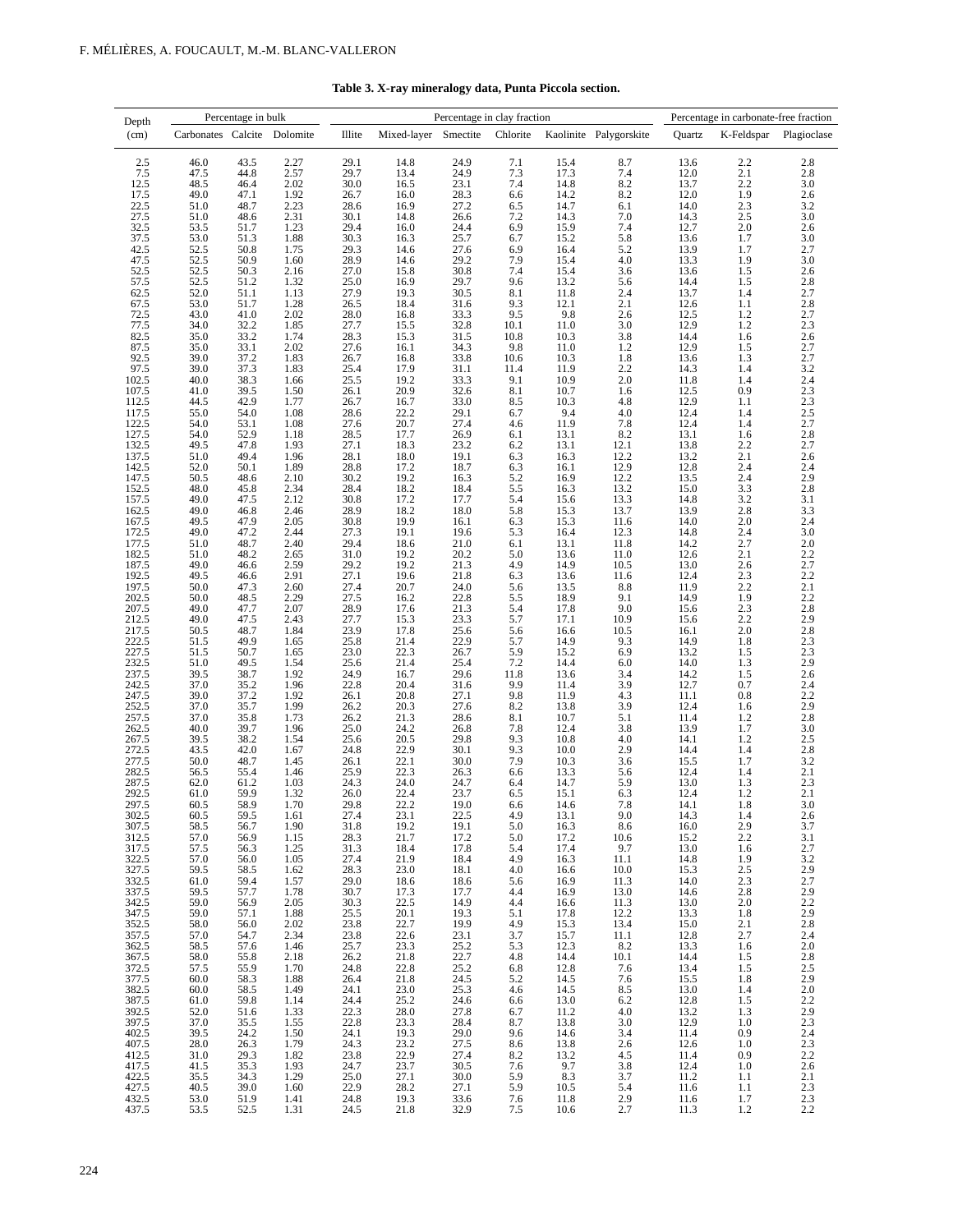| Depth | Percentage in bulk          |      |      |        |             | Percentage in clay fraction |          | Percentage in carbonate-free fraction |                        |               |            |             |
|-------|-----------------------------|------|------|--------|-------------|-----------------------------|----------|---------------------------------------|------------------------|---------------|------------|-------------|
| (cm)  | Carbonates Calcite Dolomite |      |      | Illite | Mixed-layer | Smectite                    | Chlorite |                                       | Kaolinite Palygorskite | <b>Quartz</b> | K-Feldspar | Plagioclase |
| 442.5 | 52.0                        | 49.7 | 2.22 | 26.8   | 22.5        | 18.3                        | 7.0      | 15.6                                  | 9.8                    | 12.6          | 2.1        | 2.6         |
| 447.5 | 53.0                        | 51.6 | 1.43 | 27.6   | 23.8        | 22.1                        | 5.5      | 12.6                                  | 8.4                    | 11.3          | 1.9        | 2.4         |
| 452.5 | 46.0                        | 43.6 | 2.49 | 29.4   | 24.2        | 17.9                        | 5.0      | 14.0                                  | 9.5                    | 13.6          | 2.3        | 2.6         |
| 457.5 | 46.0                        | 44.1 | 2.01 | 28.0   | 19.0        | 20.9                        | 5.5      | 15.7                                  | 10.9                   | 12.5          | 2.0        | 2.7         |
| 462.5 | 45.5                        | 43.4 | 2.32 | 27.3   | 23.8        | 20.0                        | 5.9      | 13.6                                  | 9.4                    | 14.7          | 2.2        | 2.7         |
| 467.5 | 46.0                        | 43.1 | 3.03 | 30.6   | 22.1        | 17.3                        | 5.4      | 15.5                                  | 9.1                    | 12.8          | 2.6        | 3.0         |
| 472.5 | 47.0                        | 44.9 | 2.20 | 24.8   | 25.6        | 20.0                        | 4.4      | 14.6                                  | 10.6                   | 14.4          | 2.1        | 2.6         |
| 477.5 | 48.5                        | 46.4 | 2.11 | 27.2   | 19.7        | 23.3                        | 3.6      | 17.0                                  | 9.2                    | 13.9          | 2.6        | 2.8         |
| 482.5 | 49.0                        | 46.7 | 2.46 | 23.4   | 26.0        | 22.0                        | 4.3      | 13.3                                  | 11.0                   | 12.3          | 2.0        | 2.2         |
| 487.5 | 50.0                        | 47.4 | 2.48 | 25.6   | 24.6        | 20.4                        | 5.5      | 14.7                                  | 9.2                    | 14.2          | 2.1        | 2.3         |
| 492.5 | 50.5                        | 48.5 | 2.16 | 25.2   | 25.4        | 19.6                        | 5.6      | 13.0                                  | 11.2                   | 13.3          | 1.9        | 2.0         |
| 497.5 | 49.0                        | 47.5 | 1.83 | 24.2   | 23.9        | 21.6                        | 5.6      | 13.8                                  | 10.9                   | 14.3          | 2.2        | 2.6         |
| 502.5 | 50.0                        | 47.8 | 2.26 | 24.6   | 24.1        | 24.4                        | 6.3      | 13.2                                  | 7.4                    | 13.2          | 2.0        | 2.3         |
| 507.5 | 51.5                        | 50.1 | 1.52 | 24.7   | 24.1        | 24.6                        | 4.5      | 14.6                                  | 7.5                    | 14.6          | 1.7        | 2.9         |
| 512.5 | 50.5                        | 48.2 | 2.34 | 23.5   | 27.1        | 21.8                        | 5.4      | 14.3                                  | 7.9                    | 14.3          | 2.0        | 2.2         |
| 517.5 | 50.0                        | 47.5 | 2.52 | 25.2   | 23.1        | 22.6                        | 5.6      | 14.4                                  | 9.1                    | 14.0          | 1.9        | 2.5         |
| 522.5 | 50.5                        | 48.7 | 1.98 | 24.6   | 24.9        | 23.5                        | 4.4      | 16.3                                  | 6.3                    | 13.5          | 1.3        | 2.0         |
| 527.5 | 50.0                        | 48.7 | 1.58 | 22.2   | 25.2        | 24.9                        | 5.3      | 16.1                                  | 6.3                    | 13.8          | 1.5        | 2.6         |
| 532.5 | 51.0                        | 49.1 | 1.77 | 25.6   | 24.0        | 25.6                        | 5.0      | 13.9                                  | 5.9                    | 13.6          | 1.7        | 2.0         |
| 537.5 | 50.0                        | 48.1 | 2.02 | 23.4   | 29.9        | 22.8                        | 4.9      | 14.4                                  | 4.6                    | 14.9          | 1.2        | 2.1         |
| 542.5 | 48.0                        | 45.6 | 2.38 | 24.7   | 26.0        | 21.9                        | 5.1      | 17.0                                  | 5.3                    | 13.0          | 1.2        | 1.8         |
| 547.5 | 50.0                        | 48.1 | 2.06 | 22.9   | 26.6        | 24.8                        | 6.2      | 12.8                                  | 6.7                    | 14.8          | 1.4        | 2.1         |
| 552.5 | 49.5                        | 48.1 | 1.61 | 23.1   | 27.8        | 23.5                        | 6.7      | 13.7                                  | 5.2                    | 13.8          | 1.4        | 2.0         |
| 557.5 | 45.0                        | 43.5 | 1.53 | 27.8   | 25.9        | 22.1                        | 8.0      | 10.6                                  | 5.6                    | 12.4          | 1.3        | 2.2         |
| 562.5 | 47.0                        | 45.4 | 1.62 | 24.5   | 28.1        | 24.7                        | 7.6      | 12.1                                  | 3.0                    | 14.1          | 1.2        | 2.0         |
| 567.5 | 40.0                        | 38.0 | 1.96 | 26.0   | 24.0        | 29.6                        | 7.8      | 10.2                                  | 2.4                    | 14.3          | 1.4        | 2.5         |
| 572.5 | 35.5                        | 33.5 | 1.99 | 25.0   | 22.0        | 32.3                        | 8.1      | 9.7                                   | 2.9                    | 14.2          | 0.9        | 2.6         |
| 577.5 | 35.0                        | 33.1 | 1.87 | 24.3   | 22.2        | 31.6                        | 8.8      | 10.1                                  | 3.0                    | 13.4          | 0.9        | 2.3         |
| 582.5 | 36.5                        | 35.1 | 1.59 | 25.3   | 26.0        | 29.0                        | 8.0      | 9.3                                   | 2.4                    | 13.6          | 1.2        | 2.3         |
| 587.5 | 33.5                        | 31.1 | 2.38 | 25.7   | 24.3        | 29.1                        | 9.1      | 9.7                                   | 2.1                    | 11.8          | 0.8        | 2.4         |
| 592.5 | 37.5                        | 35.6 | 1.92 | 26.9   | 21.5        | 28.5                        | 9.6      | 10.8                                  | 2.7                    | 12.3          | 0.8        | 2.1         |
| 597.5 | 39.5                        | 38.0 | 1.57 | 25.7   | 24.0        | 27.1                        | 9.4      | 10.5                                  | 3.3                    | 11.9          | 0.8        | 2.1         |
| 602.5 | 42.0                        | 40.6 | 1.59 | 24.5   | 21.5        | 31.0                        | 8.8      | 10.9                                  | 3.3                    | 13.2          | 0.7        | 2.3         |
| 607.5 | 46.0                        | 44.8 | 1.30 | 25.4   | 24.5        | 28.4                        | 6.7      | 11.3                                  | 3.7                    | 13.6          | 0.8        | 2.5         |
| 612.5 | 55.5                        | 54.1 | 1.39 | 25.1   | 23.5        | 29.5                        | 8.3      | 10.3                                  | 3.3                    | 13.8          | 0.9        | 2.3         |

**Table 3 (continued).**

Note: Carbonates (percentage in bulk) from manocalcimetry.

firm this mechanism. In South Tunisia, thick peridesertic loess-like palygorskite-rich formations resting on the Matmata plateau have an eolian origin from the Sahara (Coudé-Gaussen, 1990), and the occurrence of palygorskite in Corsican Holocene lake deposits cannot be explained except by a wind contribution from the African continent (Robert et al., 1984).

We then hypothesize that the wind transported palygorskite from Africa to the locations of Site 964 and Punta Piccola. If this hypothesis is correct, kaolinite, quartz, and feldspar, whose variations are positively correlated to these of palygorskite, must have the same origin. This is confirmed by the observation that these minerals are associated today with wind-blown dust from Africa (Bergametti et al., 1989).

Smectite and chlorite show variations opposite to those of palygorskite and kaolinite and therefore must be different in origin. Areas located at the north of Mediterranean basin may act as sources for these minerals through fluvial erosion. Several formations outcropping in Sicily contain large amounts of smectite (Chamley, 1976). Chlorite is abundant in the metamorphic terranes of alpine framework bordering the Mediterranean at the north.

Because of the wind transportation of palygorskite, its cyclic abundance variation may be explained by an identical cyclic variation of wind strength. But another phenomenon may have a more important influence upon eolian erosion. We know that during recent periods, within ~6 ka, an increase in precipitation on the Sahara and peri-Saharan areas resulted in a spreading of vegetation (Street-Perrott and Perrott, 1993). This vegetation may completely stop the eolian erosion processes and the exportation of eolian palygorskite, kaolinite, and related minerals out of Africa.

So we suggest that the cyclic variation of the mineral composition at Hole 964A and at Punta Piccola results from the alternation of weak and strong rainfall periods on both south and north Mediterranean sides as follows.

- 1. **Periods of minimum rainfall.** On the south side of the Mediterranean, a weakening of rainfall increased the aridity of the Sahara, resulting in a reduced and scattered vegetation in peri-Saharan areas. Consequently, soils were far more vulnerable to wind erosion, which led to an increased wind transportation of minerals (palygorskite, kaolinite, dolomite, quartz, potassium feldspar, and dolomite) from these areas to the Mediterranean. On the northern side of the Mediterranean, a decrease of rainfall resulted not only in a decrease in the river discharge, but also in the sediment load, because fluvial erosion lost its efficiency. Consequently, the detrital material supply of rivers to the sea decreased, increasing the concentration of windtransported material in the sediment. During these periods, sediments show the highest content in palygorskite and related minerals (kaolinite, dolomite, quartz, and feldspar) and the lowest in smectite and chlorite.
- 2. **Periods of maximum rainfall.** On the south side of the Mediterranean, an increase in rainfall on the Sahara, as well as on peri-Saharan areas, allowed the vegetation to spread over, protecting soils and significantly reducing, or even stopping, the eolian erosion. On the north side of the Mediterranean, an increase in rainfall did not notably modify the density of preexistent vegetation, but resulted in an increase in river erosion. Consequently, the sediment yield increased with river discharge and provided more terrigenous supply to marine sedimentation. During these periods, sediments show the highest content in smectite and chlorite. Sapropel or gray bed deposition occurs during these periods.